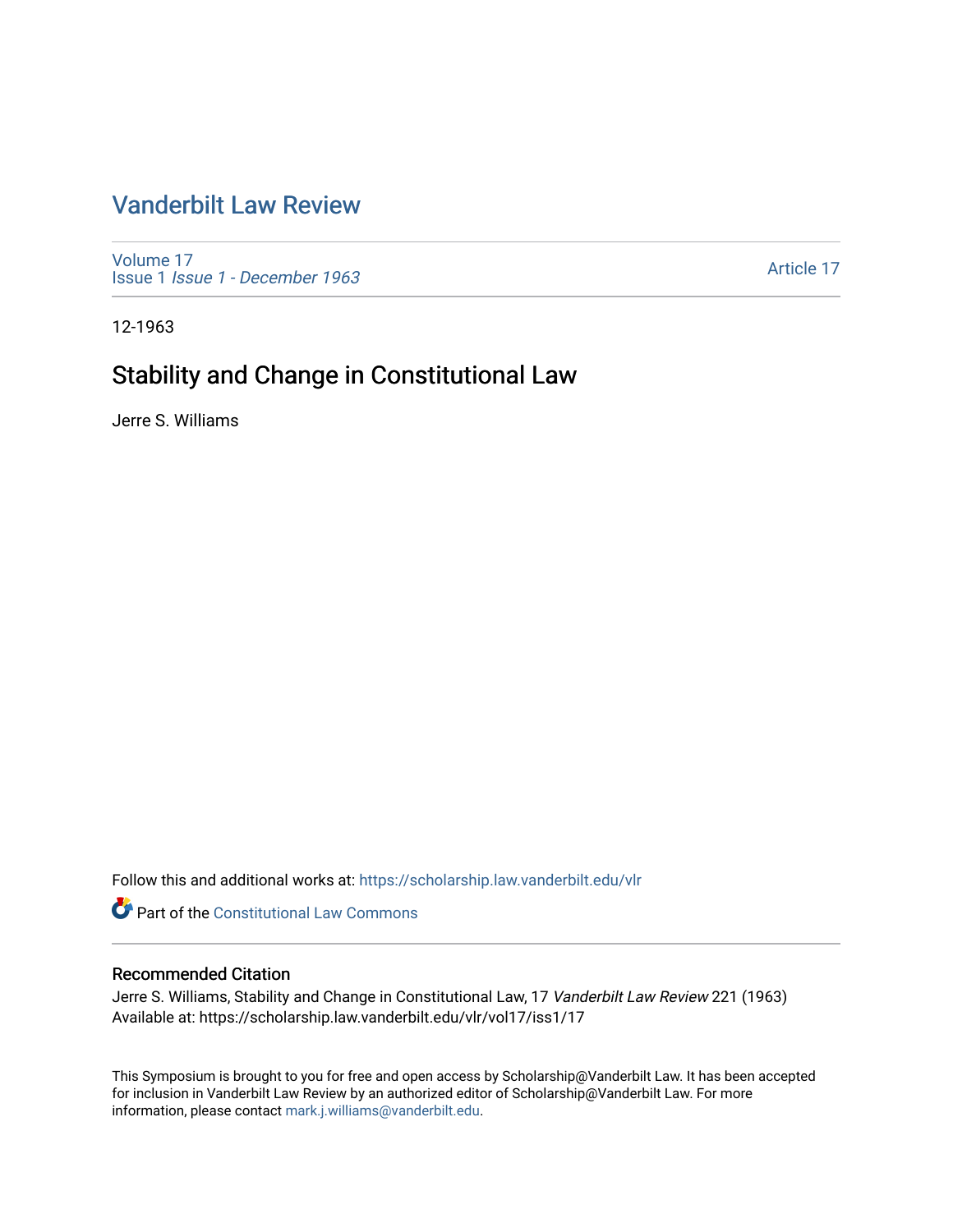### Stability and Change in Constitutional Law

#### *lerre S. Williams\**

[A] constitution, intended to endure for ages to come, and consequently, to be adapted to the various crises of human affairs.<sup>1</sup>

This characterization of the role of the United States Constitution by the great Chief Justice one hundred and forty-four years ago accurately sets the scene for a consideration of stability and change in constitutional law. To have viewed the United States Constitution as a code would have been contrary to the entire common-law tradition out of which it grew. Instead, as this quotation reveals, it has never been seen as establishing a set, unchangeable meaning. The history of constitutional interpretation in the United States reveals that Pound's famous dictum, 'law must be stable and yet it cannot stand still,"2 is not limited to the development of statutory law or administrative edict.

An evaluation of stability and change in constitutional law must have as its theme the applicability of the doctrine of stare decisis in the interpretation and application of the Constitution. It could arguably be said that the sole means of change in constitutional law is provided in the amending process set up in article V of the great charter itself. But the difficulties in amending the Constitution are such that neither the Supreme Court nor the dominant political forces have ever taken the position that change in constitutional law can take place only through amendment and not through altered Court interpretation and application.

This proposition is so firmly grounded in our constitutional law that it would be unworthy of further discussion if it were not for the fact that there seems to be a widespread misunderstanding of this established and accepted role of the Supreme Court in molding and adapting the Constitution to the needs of each new day. Objection has been so frequently raised in recent years to the overruling of prior constitutional principles by the Supreme Court that some reevaluation is necessary.

A clear distinction must be drawn between objection to current constitutional interpretation on the ground that it is wrong, and objection on the ground that current interpretation abandons prior

<sup>&</sup>lt;sup>o</sup> Professor of Law, University of Texas School of Law.

<sup>1.</sup> Marshall, C. **J.,** in McCulloch v. Maryland, 17 U.S. (4 Wheat.) 159, 203 (1819). 2. PoUND, INTERPRETATIONs OF **LEGAL HISTORY** 1 (1923).

<sup>221</sup>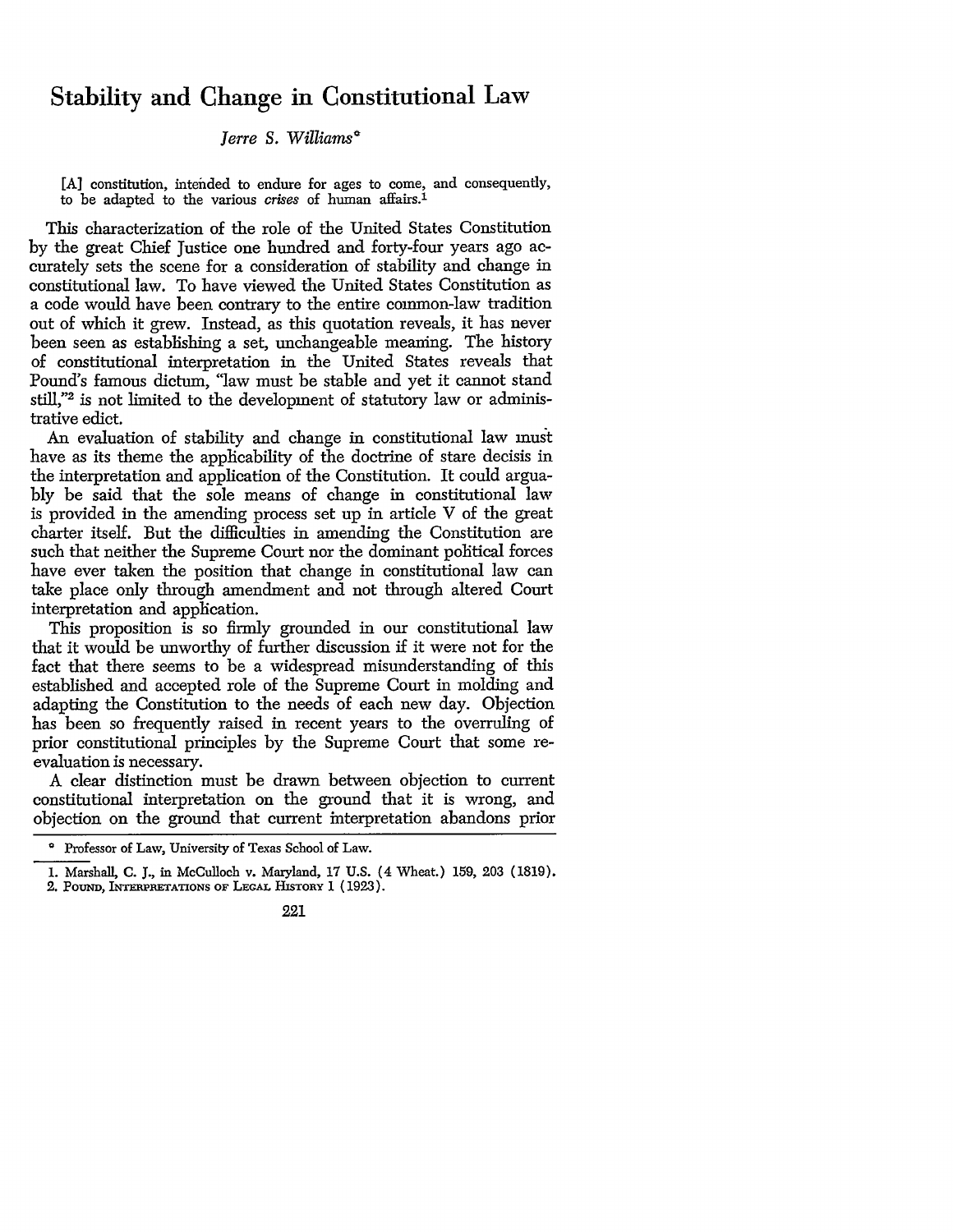established principle. Objection to a constitutional interpretation on the ground that it is wrong is always legitimate and acceptable but must compete on its own merits with the quality of the new decision which has been made and the opinion which has been written. But objection on the ground that a current interpretation abandons prior established law must be evaluated in a wholly different way. This is not to say that objection solely on the ground that prior law has been abandoned is not proper in some cases. It is simply to stress the fact that considerations which lead to an effective evaluation of current constitutional interpretations differ widely, depending on whether the objection is to the merits of the interpretation or simply to the fact that it alters a prior rule.

The tendency to combine and confuse the two separate issues often leads to a serious misevaluation of the proper role of the Supreme Court in interpreting and applying the Constitution. The subject of this paper requires that it be limited to an evaluation of the proper role of the Court in instances where an interpretation of the Constitution has already been established by prior decision. The Court is not writing on a clean slate but is faced with a prior decision now being challenged as a statement of constitutional principle which should be abandoned.

There is no need here to go into a detailed consideration of the established application of stare decisis which allows the Supreme Court, in proper cases, to overrule prior decisions and strike out upon new paths. Analysis of the cases involving such instances has been accomplished many times elsewhere.3 The reporting and consideration of such cases has been effectively made by the Court itself in two leading opinions. The first of these is the dissenting opinion by Justice Brandeis in *Burnet v. Coronado Oil and Gas Co.,4* and the second is Justice Reed's majority opinion in *Smith v. Allwright.5* Justice Brandeis, in footuotes to his opinion,<sup>6</sup> lists a total of approximately forty instances where the United States Supreme Court overruled prior decisions, up to the date of the case, 1932. Justice Reed, in the opinion for the Court in *Smith v. Allwright,* adds an additional fifteen cases<sup>7</sup> in the twelve years which had elapsed between his

- 6. 285 U.S. at 406-08 nn.1&2 (1932).
- 7. 321 U.S. 665 n.10 (1944).

222

<sup>3.</sup> E.g.,. Catlett, *The Development of the Doctrine of Stare Decisis and tiw Extent to Which It Should Be Applied,* 21 **WAsH.** L. REv. 158 (1946); Covington, *Tho* American Doctrine of Stare Decisis, 24 TExas L. REv. 190 (1946); Douglas, Stare<br>Decisis, 49 Colum. L. REv. 735 (1949); Reed, Stare Decisis and Constitutional Law,<br>Pa. Bar Ass'n. Q., No. 35, April 1938, p. 131; Precedent an Pa. Bar Ass'n. Q., No. 35, April 1938, p. 131; Precedent and the Constitution, 3 RACE REL. L. REP. 395 (1958).

<sup>4. 285</sup> U.S. 393, 405 (1932).

<sup>5. 321</sup> U.S. 649 (1944).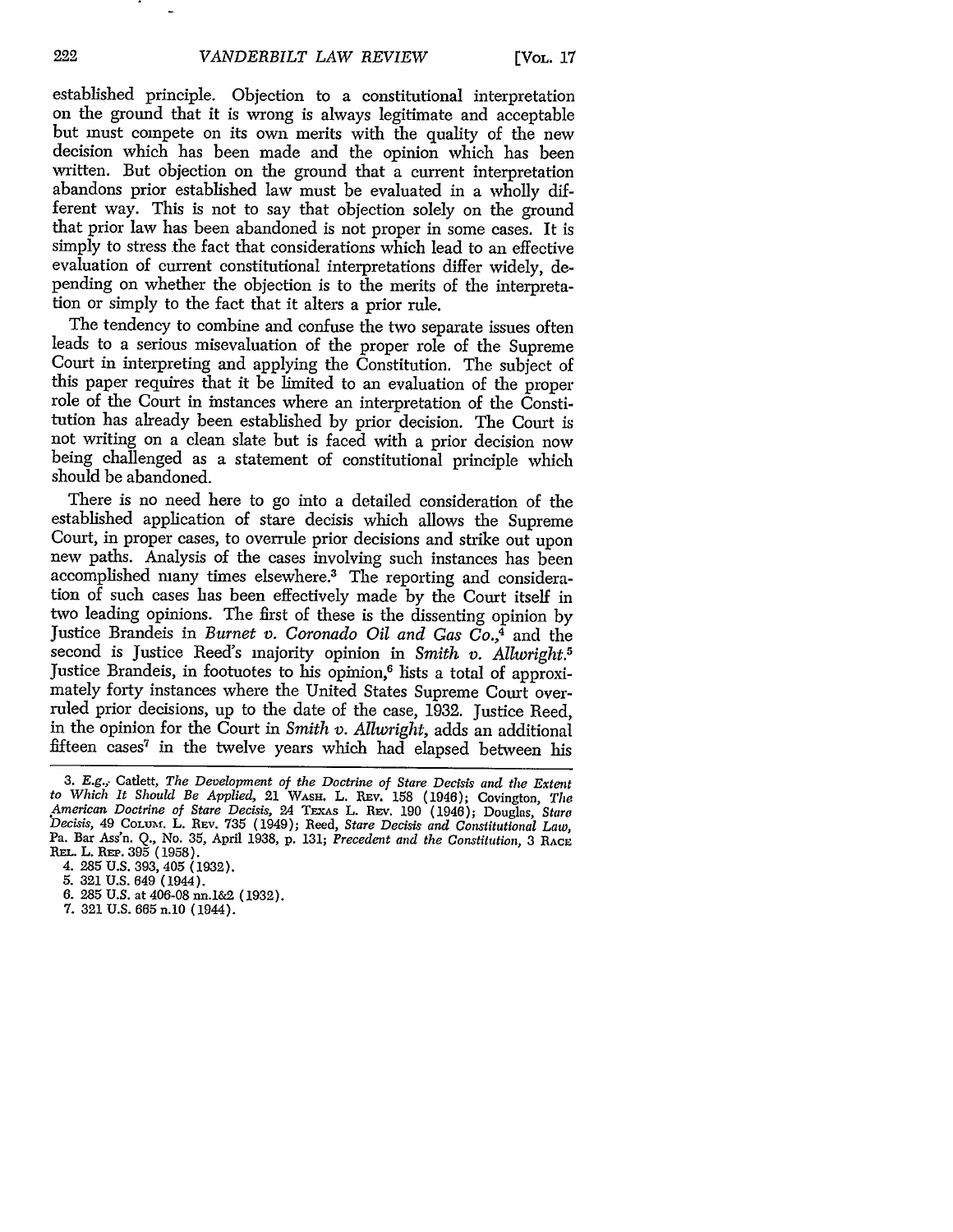opinion and that of Justice Brandeis. Without need to carry the count forward, we know that the process continues.

Two brief observations can serve to show the breadth of the doctrine of the acceptability of overruling prior constitutional cases. The first is that the prior decision being overruled may be recent or of long standing. Without regard to the current instances which have engendered so much controversy, overruling prior decisions can involve an earlier decision which was decided only a year before, as in the *Legal Tender Cases* in 1871,<sup>8</sup> or can involve the overruling of a precedent nearly 100 years old, as in *Erie R.R. v. Tompkins* in 1938.9

The second observation centers upon the fact that the acceptability of the reexamination of constitutional decisions was solidly established early in constitutional history. A feel for the Court's attitude is shown by Chief Justice Taney in *The Genesee Chief,* in 1851, overruling a prior constitutional principle established in 1827: "And as we are convinced that the former decision was founded in error, and that the error, if not corrected, must produce serious public as well as private inconvenience and loss, it becomes our duty not to perpetuate it."10 Indeed, the right and duty of the Court to reexamine precedent has always been so well accepted and well established that Thayer, writing in 1908, said: "[A]s one looks back over our history and the field of political discussions in the past **...** he seems to see the whole region strewn with the wrecks of the Constitution-of what people have been imagining and putting forward as the Constitution."<sup>11</sup>

Lest this brief statement of the doctrine that it has always been acceptable for the Supreme Court to overrule its prior decisions be taken as an indication that precedent should have no utility, let it be said that the Court has always accepted the proposition that the following of precedent should be the rule rather than the exception.<sup>12</sup> And here again the pattern of the common-law tradition is analogous. Yet, treating the principle of following prior decisions as the rule and the overruling of prior decisions as exceptional does no more than pose the critical issue. This issue, of course, is the evaluation in a given case as to whether a prior decision should be followed or should be shorn of its vitality either through the process of overruling it or distinguishing it away.

- 11. **THAYER, LEGAL** ESSAYS 158 (1908).
- 12. Justice Brandeis dissenting in Burnet v. Coronado Oil & Gas Co., 285 U.S. 393, 406 (1932).

**<sup>8.</sup>** 79 **U.S.** (12 Wall.) 457 (1871).

<sup>9. 304</sup> U.S. 64 (1938).

<sup>10.</sup> The Genesee Chief v. Fitzhugh, 53 U.S. (12 How.) 471, 478 (1851).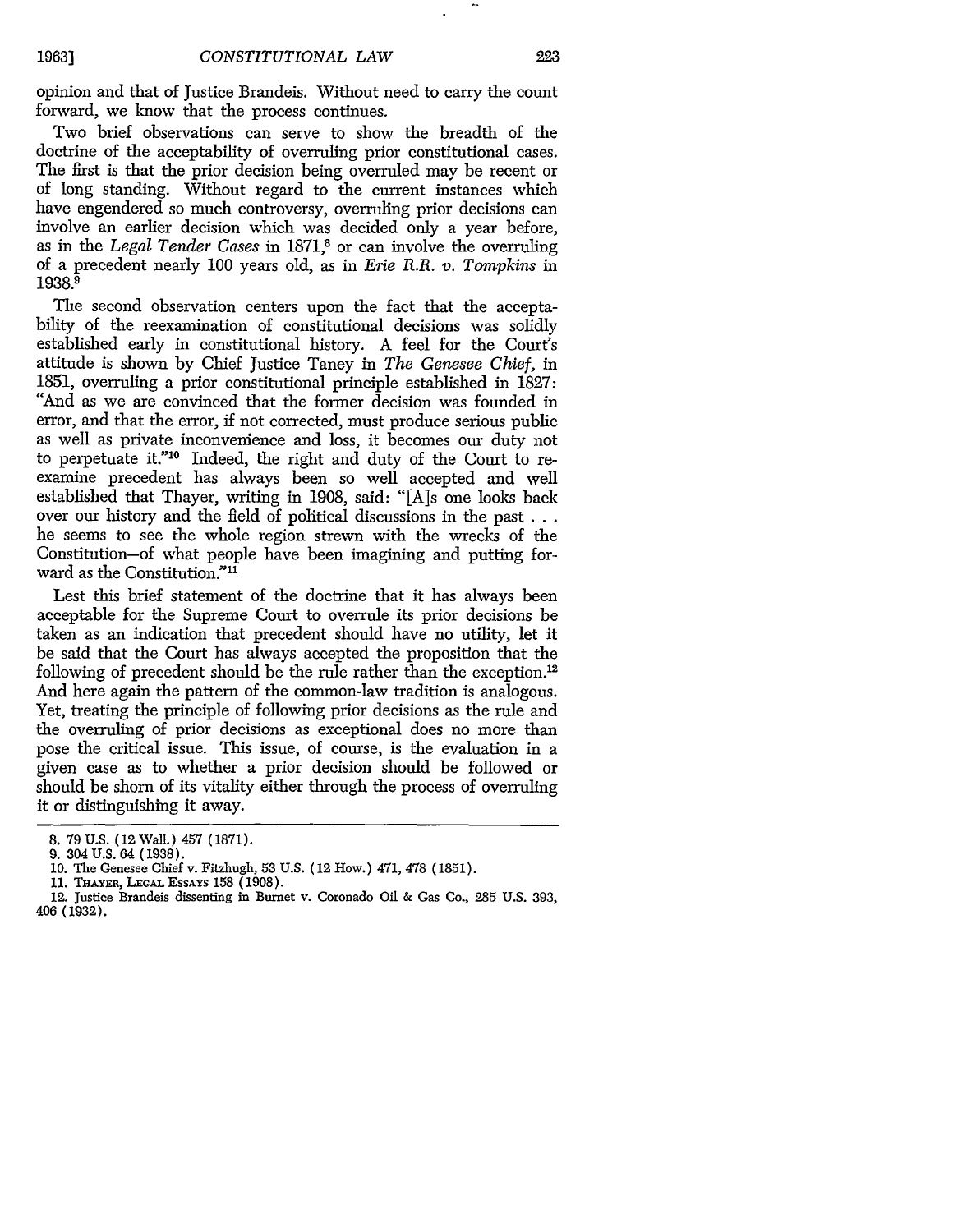The fact of the existence of the principle that prior decisions need not be followed in all instances is easy to establish. But when the search is begun for the guiding considerations which determine in a given case whether precedent should rule or not, the principles become difficult and obscure. Roscoe Pound, in his prescient wisdom, declared: "If we seek principles, we must seek principles of change no less than principles of stability."<sup>13</sup>

It is not surprising that "principles of change" are difficult to extract and have been stated only in the broadest of generalities, which actually have been statements of conclusions rather than guides. A brief mention of a few of these generalities, limited to those appearing in opinions of the Supreme Court, can reveal the nature of the problem. Thus, the Court has said that decisions should be followed "unless clearly erroneous."<sup>14</sup> Again, a decision should not be disturbed except for "the most cogent reasons."<sup>15</sup> Stare decisis may not prevail over a "system of justice based on a considered and a consistent application of the Constitution."<sup>16</sup> Does the prior precedent collide "with a prior doctrine more embracing in its scope, intrinsically sounder, and verified by experience"?<sup>17</sup> "Time and circumstances" may have "drained" a prior case "of vitality."<sup>18</sup>

Probably the most accurate view of the nature of the process of the Court in deciding whether a prior decision should be overruled or not is to recognize that there must be balancing of the disadvantages and dislocations resulting from the overruling as opposed to the disadvantages and dislocations of maintaining the prior decision, once it is determined by the judges that they feel the prior decision is wrong.<sup>19</sup> Max Radin characterized the problem most succinctly, perhaps, when he said, "[N]either following nor disregarding a precedent is as easy as it seems."20

The enforced following of precedent means that judges may create law which is virtually immune from change. It means that an earlier generation may create a rigid legal structure which cannot stand the stresses of growth and development in society. It could even mean that a court could subvert the Constitution by erroneous decisions, $21$  since it cannot be assumed that a prior decision is any

- 17. Helvering v. Hallock, 309 U.S. 106, 119 (1940).
- 18. Tigner v. Texas, 310 U.S. 141, 144 (1940).
- 19. **Cf.** United States v. South-Eastern Underwriters Ass'n, 322 U.S. 533, 580 (1944) (dissenting opinion).
	- 20. Radin, *The Trail of the Calf,* 32 CORNELL L.Q. 137, 139 (1946).
	- 21. Covington, *supra* note 3, at 198.

<sup>13.</sup> **POuND,** op. *cit. supra* note 2, at 1.

<sup>14.</sup> Gilman v. Philadelphia, 70 U.S. (3 Wall.) 713, 724 (1865).

<sup>15.</sup> National Bank v. Whitney, **103** U.S. 99, 102 (1881).

<sup>16.</sup> Graves v. Schmidlapp, 315 U.S. 657, 665 (1942).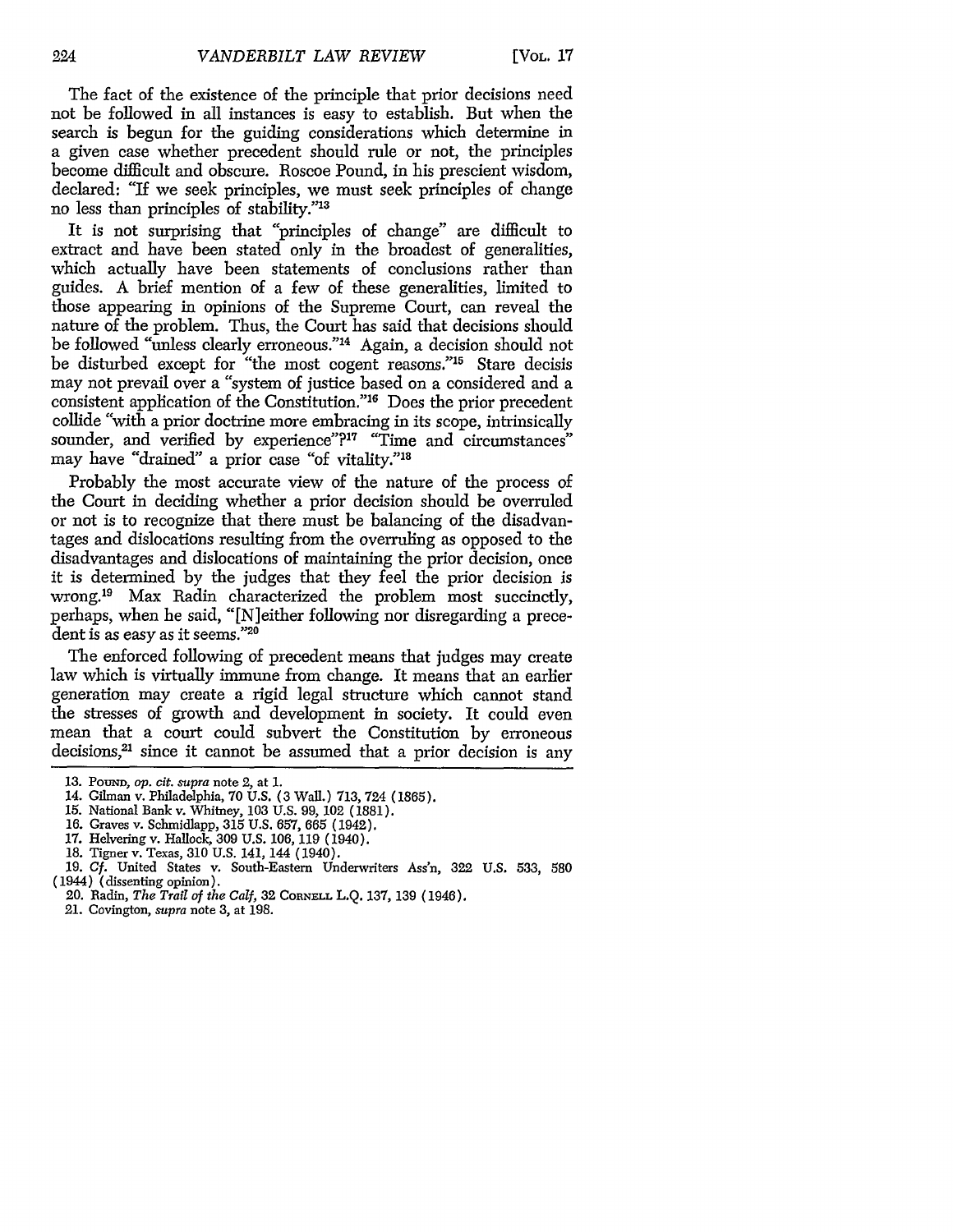more correct than the new decision.<sup>22</sup> On the other hand, failure to respect the wisdom of past considerations can destroy a continuity in law, and encourage disregard for the law, even the fundamental law, because it may be changed tomorrow.

I.

What are the principles of stability and change? There can be no attempt here to create an exhaustive analysis. Rather, an enumeration of a number of factors, together with brief comments upon them, is all that can be attempted. In making such an enumeration, it should be recognized that each principle stated contains both elements demanding stability and elements demanding change. Each factor contains its own built-in safeguard against the abuse of the power to abandon precedent. By the same token, each consideration contains within it elements which urge that prior decisions not be controlling in proper cases.

There are at least nine intrinsic considerations which can be isolated as they relate to the particular legal issue involved in the case which is to be decided. Then, there are at least three extrinsic considerations which relate in general to the issue concerning the abandonment of past precedent. The intrinsic considerations will be briefly enumerated and commented upon first.

(1) The ease or difficulty of the correction of past error by other branches of the government is of particular concern. The Supreme Court urges that a constitutional precedent is less subject to the doctrine of stare decisis than precedent which may be altered by legislation.<sup>23</sup> At first glance, this doctrine is a startling one since it means that the fundamental law is more subject to being overruled by the Court than is statutory law. It is the very fact that constitutional law is not subject to easy change which has led the Court to establish this firm principle.

This is not to say, however, that courts should never overrule prior decisions when the possibility of legislative correction is present. In his dissenting opinion in the *Burnet* case, Justice Brandeis cites at least fifteen instances where the Supreme Court overruled cases even though error could have been corrected by legislation.<sup>24</sup> Insight into the justification for the Court's overruling of precedent even in cases

<sup>22.</sup> Wood v. Brady, 150 U.S. 18, 23 (1893): "[C]ourts are bound in their very nature to declare what the law is and has been, and not what it shall be in the future, and . . if they were absolutely bound by their prior decisions, they would be without the power to correct their own errors."

<sup>23.</sup> Glidden Co. v. Zdanok, 370 U.S. 530, 543 (1962); Smith v. Allwright, 321 U.S. 649, 665 (1944).

<sup>24.</sup> **285** U.S. 393, 406 (1932).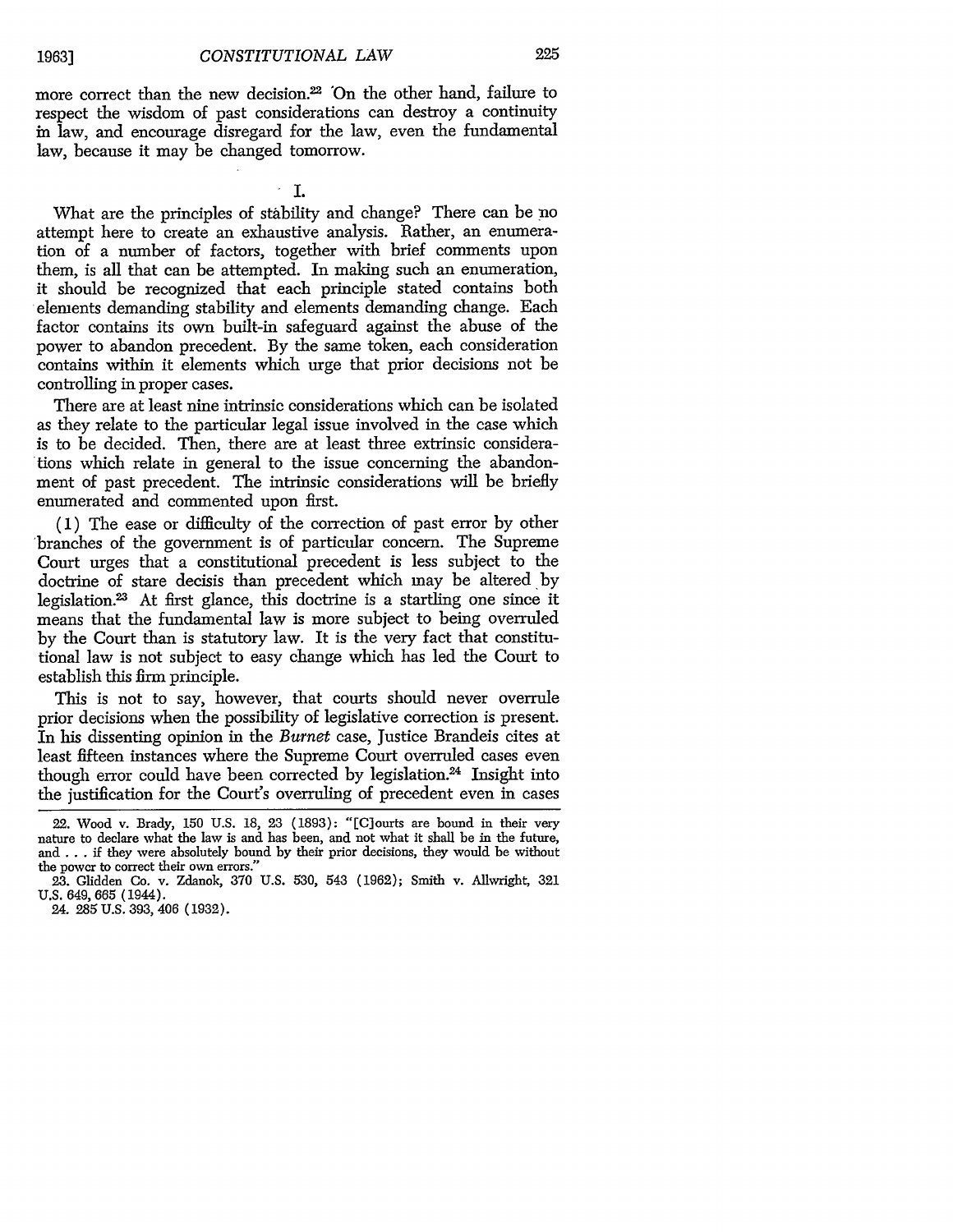where the legislature could accomplish change was given most effectively by Paul Freund when he said: "The legislature's inaction may reflect satisfaction with the fluidity of the judicial process rather than with the particular precedent."25

(2) The distinction between the "interpretation of the Constitution to extract the principle itself' and the "application of a constitutional principle" has been stressed by both Justices Brandeis<sup>26</sup> and Reed.<sup>27</sup> The consideration is that constitutional principles themselves remain virtually unyielding but that the application of these principles in given cases is more freely subject to change. The Court has never sufficiently articulated this distinction in an opinion by explanation or example, although Justice Brandeis did give us the example of the due process clause and the process of determining whether a particular statute is unreasonable, arbitrary, or capricious.<sup>28</sup> But Justice Reed, in an address, became more precise when he gave as examples of the constitutional principles themselves such matters as the power of the Court to declare acts of Congress unconstitutional, the commerce clause as a limitation upon the power of the states, the power of the Supreme Court to review state decisions upon federal questions, the doctrine of dual sovereignty, the separation of powers, and the principle of federal supremacy.<sup>29</sup> He refers to only one instance in recent years where the Court extracted a principle anew from the Constitution. This was in the case of *United States v. Butler,20* which adopted the broader interpretation of the general welfare clause to the effect that it is an additional grant of power to the federal government to spend money for the general welfare over and beyond the other powers to regulate. Justice Reed then went on to say that the application of these principles to particular cases is "properly and continuously subject to critical reexamination.<sup>31</sup>

(3) The extent to which circumstances have changed since the earlier decision has been one of the most commonly stated reasons why an earlier decision may lose its force as precedent. Chief Justice Taft in *Stafford v. Wallace* referred to the extension of the federal commerce power to stockyards and meatpackers in 1922 as "the natural development of interstate commerce under modem conditions."m And Chief Justice Taney in *The Genesee Chief,* in overruling

<sup>25.</sup> FREUND, ON UNDERSTANDING THE SUPREME COURT 38 (1949).

<sup>26.</sup> Burnet v. Coronado Oil & Gas Co., 285 U.S. 393, 410 (1932).

<sup>27.</sup> Smith v. Allwright, 321 U.S. 649, 665 (1944).

<sup>28.</sup> Burnet v. Coronado Oil and Gas Co., supra note 26, at 410. 29. Reed, supra note 3, at 139.

<sup>30. 297</sup> U.S. 1 (1936).

<sup>31.</sup> Reed, supra note 3, at 140.

<sup>32. 258</sup> U.S. 495, 518 (1922); cf. West Coast Hotel Co. v. Parrish, 300 U.S. 379, 390 (1937) ("the economic conditions which have supervened" are one justification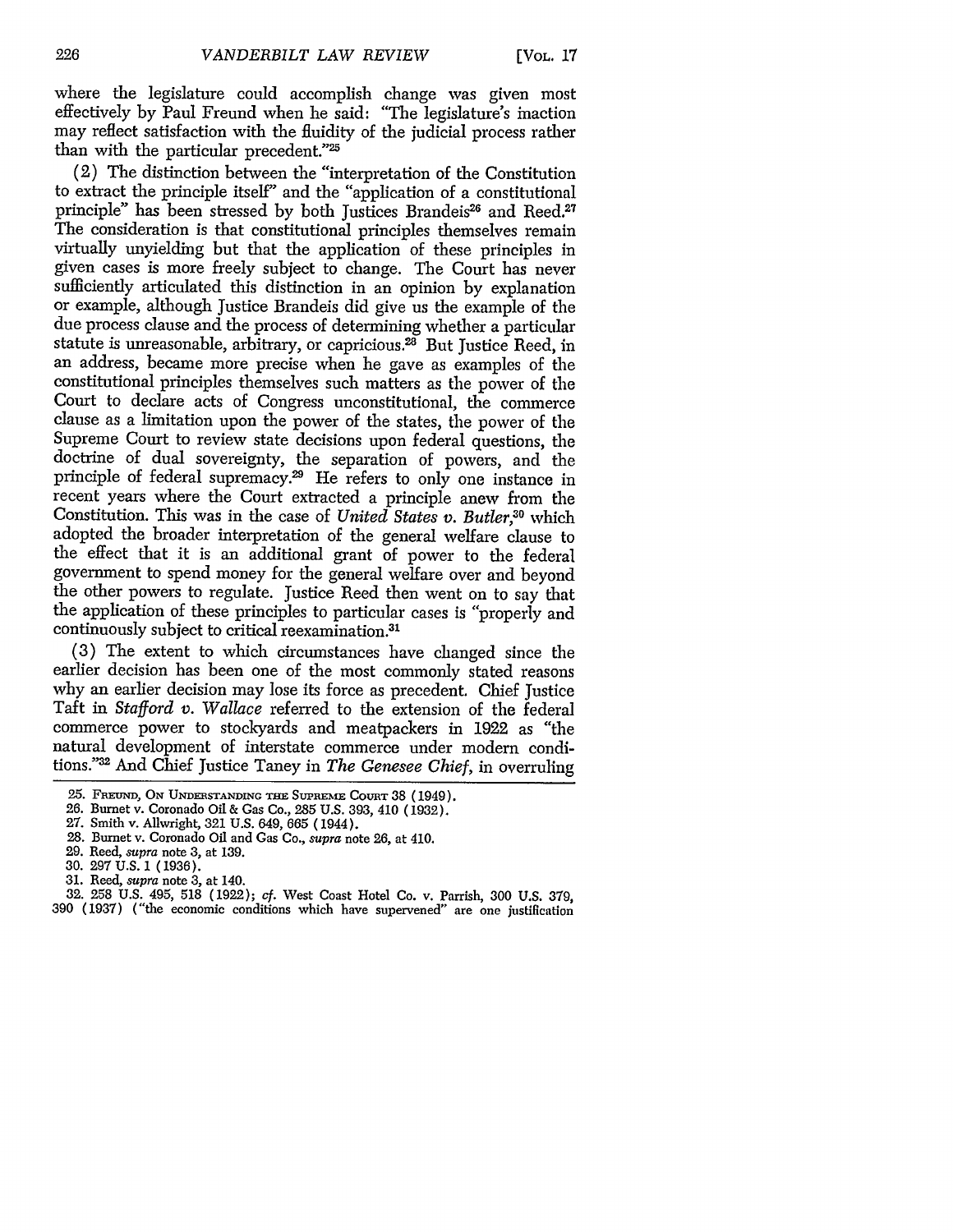an earlier decision which had restricted the federal power so as not to apply to internal navigable waters, stressed that the earlier decision had been made "when the commerce on the rivers of the west and on the lakes was in its infancy, and of little importance, and but little regarded compared with that of the present day."33 The extent to which changes in our society demand the "adapting" of the Constitution (using Marshall's word)<sup>34</sup> clearly are of significant value in evaluating the binding effect of past precedents.

(4) The quality and persuasiveness of the opinion in a case overruling a prior decision is obviously of importance in evaluating the determination by the Court to overrule. The Justice, feeling a particular precedent should be abandoned, might well test his decision to overrule by exploring his ability to write a persuasive opinion.

Too often, the value of this particular consideration has been neglected, especially in recent years. We have been treated time and time again to the spectacle of commentators and the press generally attacking decisions without reference to the scope of those decisions as set forth in the opinions, or without regard to the quality and persuasiveness of the opinions in establishing the need for changes in the law.

Three examples should suffice to make the point. In reference to the school integration decision, *Brown v. Board of Education,35* little mention has been made of the emphasis by the Court on the fact that at the time of the adoption of the equal protection of the laws clause, public school education had only a fragmentary existence compared to the extent it permeates our social structure today. The Court's decision in *Jencks v. United States36* was popularly characterized as forcing the "throwing open of the files of the FBI" so that Communists and their attorneys could go rummaging around in them. But the decision, as anyone who read the opinion carefully could not escape seeing, was much narrower. It simply required that prior statements made by witnesses used by the government in trials be made available to the defendants in those same trials so that proper crossexamination as to the trustworthiness of the witnesses could be carried out. A third example can be found in the overly broad conclusions concerning the scope of the Supreme Court's decisions relating to prayer and bible reading in the public schools.37 The decisions obvi-

for giving the constitutional issue "fresh consideration").

<sup>33. 53</sup> U.S. (12 How.) 471, 485 (1851).

<sup>34.</sup> McCulloch v. Maryland, **17** U.S. (4 Wheat.) 159, 203 (1819), set out at p. 221 supra.

<sup>35. 347</sup> U.S. 483 (1954).

<sup>36. 353</sup> U.S. 657 (1957).

<sup>37.</sup> Abington School Dist. v. Schempp, 374 U.S. 203 (1963); Engel v. Vitale, 370 U.S. 421 (1962).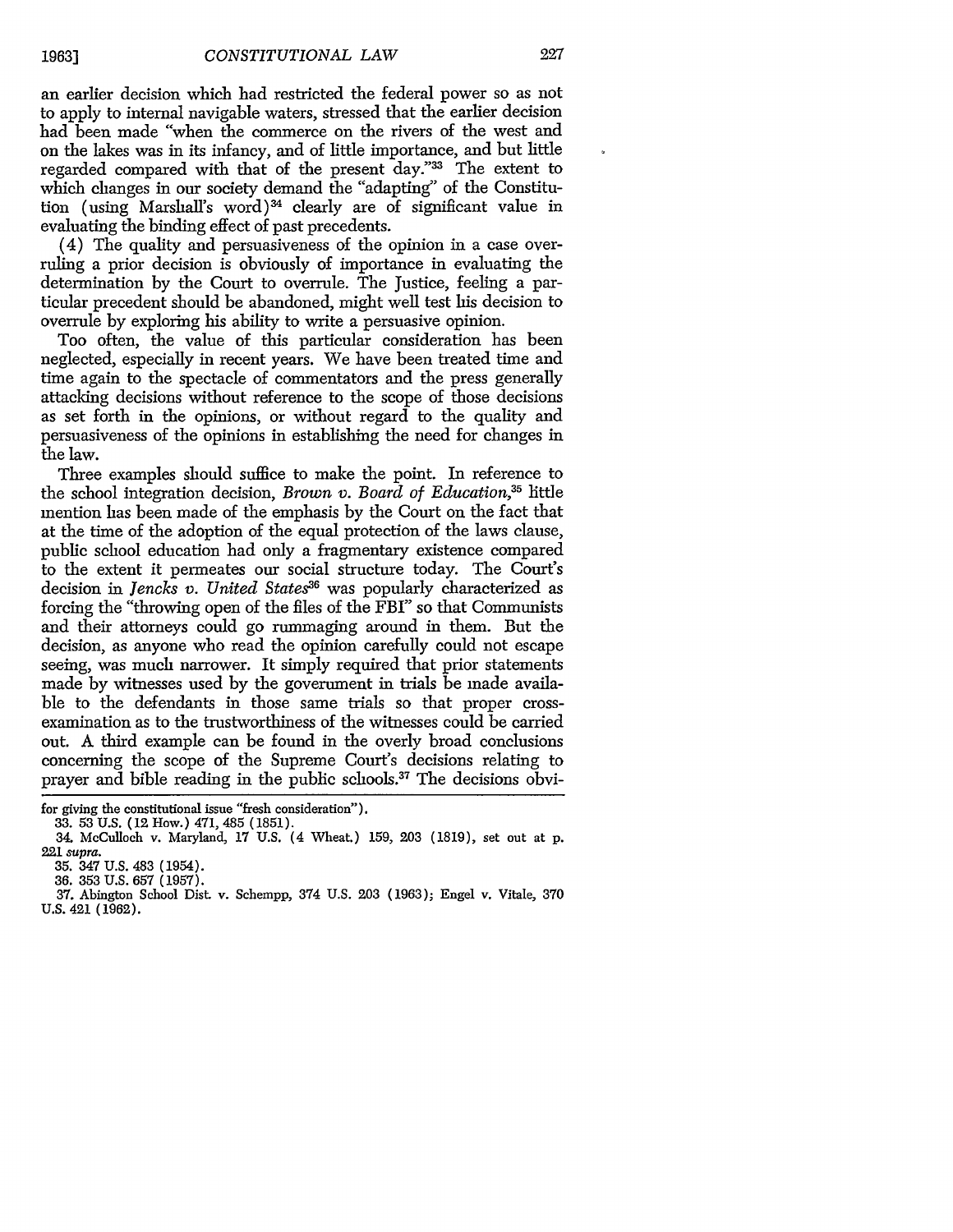ously do not bar invocations at public meetings, voluntary baccalaureate services, Christmas trees in public schools, and the like.<sup>38</sup>

(5) The opposite of the preceding factor is the extent to which the earlier case being reexamined was well or poorly presented and developed by counsel and the persuasiveness of the Court's opinion.<sup>39</sup> Failure to heed the relevance of this consideration constitutes a denial of the role of the adversary system and the proper respect for the qualities of the advocate. The constitutional principle could have been established in a certain way simply because the lawyer who argued for that application was far more effective to the Court than the lawyer who argued the opposite point of view. In many instances, also, important constitutional law has been made in cases between two private parties who were themselves concerned only with the winning of the particular dispute in which they were involved and not with the ultimate principles which might be established.<sup>40</sup> Such considerations make most relevant the evaluation of the precedent for its quality. On the other side, it need hardly be said that a precedent established by a noted Justice or through the advocacy of a great lawyer may discourage reexamination. <sup>41</sup>

(6) The need for having a rule of law settled is sometimes far more important than that it be settled the way the judge who is considering the rule feels is the best way. This is particularly so in commercial law and property law, where having the rule established so that people can rely upon it is a prime consideration.<sup>42</sup> The Supreme Court

38. These conclusions are reached in an extraordinarily balanced and effective opinion of the Attorney General of Massachusetts dated August 20, 1963. This opinion is summarized in a Joint Memorandum of the American Jewish Committee Institute of Human Relations and the Anti-Defamation League of B'nai B'rith dated September 4, 1963.

39. In The Genesee Chief v. Fitzhugh, 53 U.S. (12 How.) 471 (1851), the Court, in overruling a prior decision, said: "[W]e are convinced that, if we follow it, we follow an erroneous decision into which the court fell, when the great importance of the question as it now presents itself could not be forseen; and the subject did not therefore receive that deliberate consideration which at this time would have been given to it by the eminent men who presided here when that case was decided." *Id.* at 484, See also Covington, *supra* note 3, at 198. The Court has also referred to the elose vote in an earlier case as making the overruling of it perhaps somewhat more justified. United States v. Darby, 312 U.S. 100, 115 (1941); West Coast Hotel Co. v. Parrish, 300 U.S. 379,390 (1937).

40. In the Judiciary Act of 1937, 28 U.S.C. § 2403 (1958), provision was made for governmental intervention in suits between private parties which involve the constitutionality of federal legislation. Passage of this law reflected dissatisfaction with the device of leaving constitutional litigation wholly in the hands of private litigants. Legislation, 38 CoLum. L. **REV.** 153 (1938).

41. The extreme reluctance of the Court to overrule a questionable decision by Chief Justice Marshall is quite evident in National Mut. Ins. Co. v. Tidewater Transfer Co., 337 U.S. 582 (1949), which upheld a statute extending diversity jurisdiction of the federal courts to citizens of the District of Columbia.

42. Rock Spring Distilling Co. v. W. A. Gaines & Co., 246 U.S. 312, 320 (1918); Wallace v. McConnell, 38 U.S. (13 Pet.) 124, 136-37 (1839).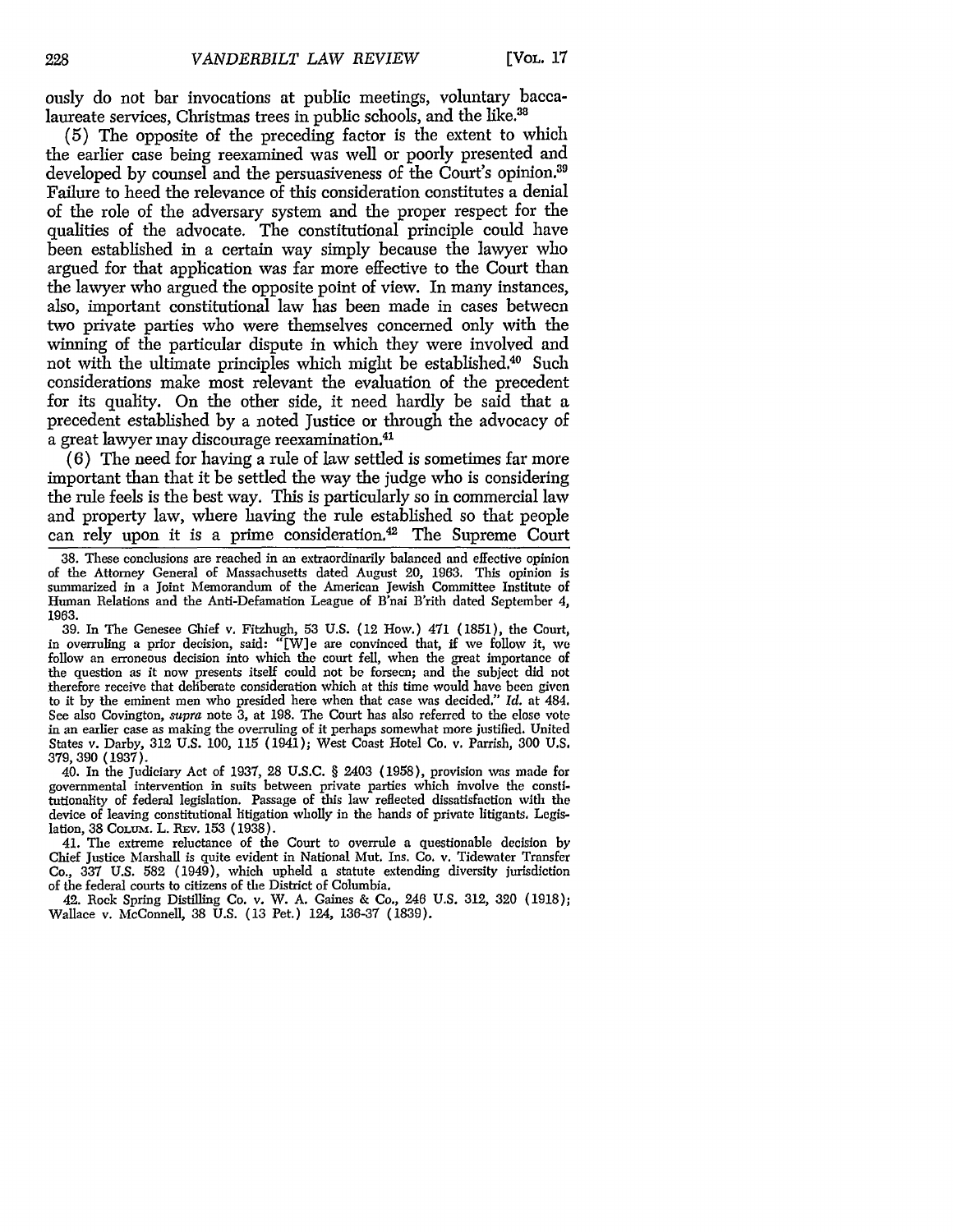recognizes the importance of this truism. As Justice Brandeis said in his opinion in the *Burnet.* case, "[I]n most matters it is more important that the applicable rule of law be settled than that it be settled right."43

(7) A step beyond the preceding consideration is the recognition that established principles sometimes involve vested rights of property or contract which would be undermined by a new decision. Chief Justice Taney referred to the absence of any vested rights in the Genesee Chief case which has previously been quoted.<sup>44</sup> In cases where property has been acquired or contracts made in reliance on a rule, overruling is much more difficult to justify.<sup>45</sup>

(8) Justice Brandeis, in his opinion in the *Burnet* case, referred to the use of the process of "trial and error" as appropriate to the judicial function.46 His suggestion should not be taken as advocacy of a license to the Court to experiment without limitation or responsibility. But it does point up a significant factor which is often overlooked. Since the principle of stare decisis as applied by the Supreme Court in constitutional law allows room for the overruling of precedent, this in turn means that a decision overturning prior law can itself be overturned if it fails. In another way, this is simply to say that the new decision overruling a prior case does not itself now become binding forever; it also is subject to reexamination and reconsideration under all of the factors here enumerated.

This abandoning of precedent with a later return to it is seen in the early recognition by the Court of the right of intensive government control, including regulation of prices, over businesses outside the area of the traditional public utility.<sup>47</sup> Then, there came the period in the earlier years of this century when only those businesses which did fit the common-law pattern of a public utility were subject to stringent price and other governmental controls.<sup>48</sup> Finally, there was the return to the earlier doctrine in 1934 in *Nebbia v. New York,* which authorized detailed governmental price control in the milk industry in New York.49

(9) Finally, perhaps as a summary of the other factors, the history

45. But vested rights of property do not constitute a legal obstacle to overruling a prior decision if the Court is convinced overruling is indicated. Dunbar v. City of New York, **251** U.S. 516, 518 (1920).

46. 285 U.S. 393, 408 (1932).

47. Munn v. Illinois, 94 U.S. 113 (1877).

48. New State Ice Co. v. Liebmann, 285 U.S. 262 (1932); Williams v. Standard Oil Co., **278** U.S. 235 (1929); Tyson & Brother v. Banton, **273** U.S. 418 (1927).

49. **291** U.S. **502** (1934).

**19631**

<sup>43. 285</sup> U.S. 393, 406 (1932).

<sup>44. 53</sup> U.S. (12 How.) 471, 487 (1851). See also Washington v. W. **C.** Dawson & Co., 264 U.S. 219, 238 (1924) (dissenting opinion).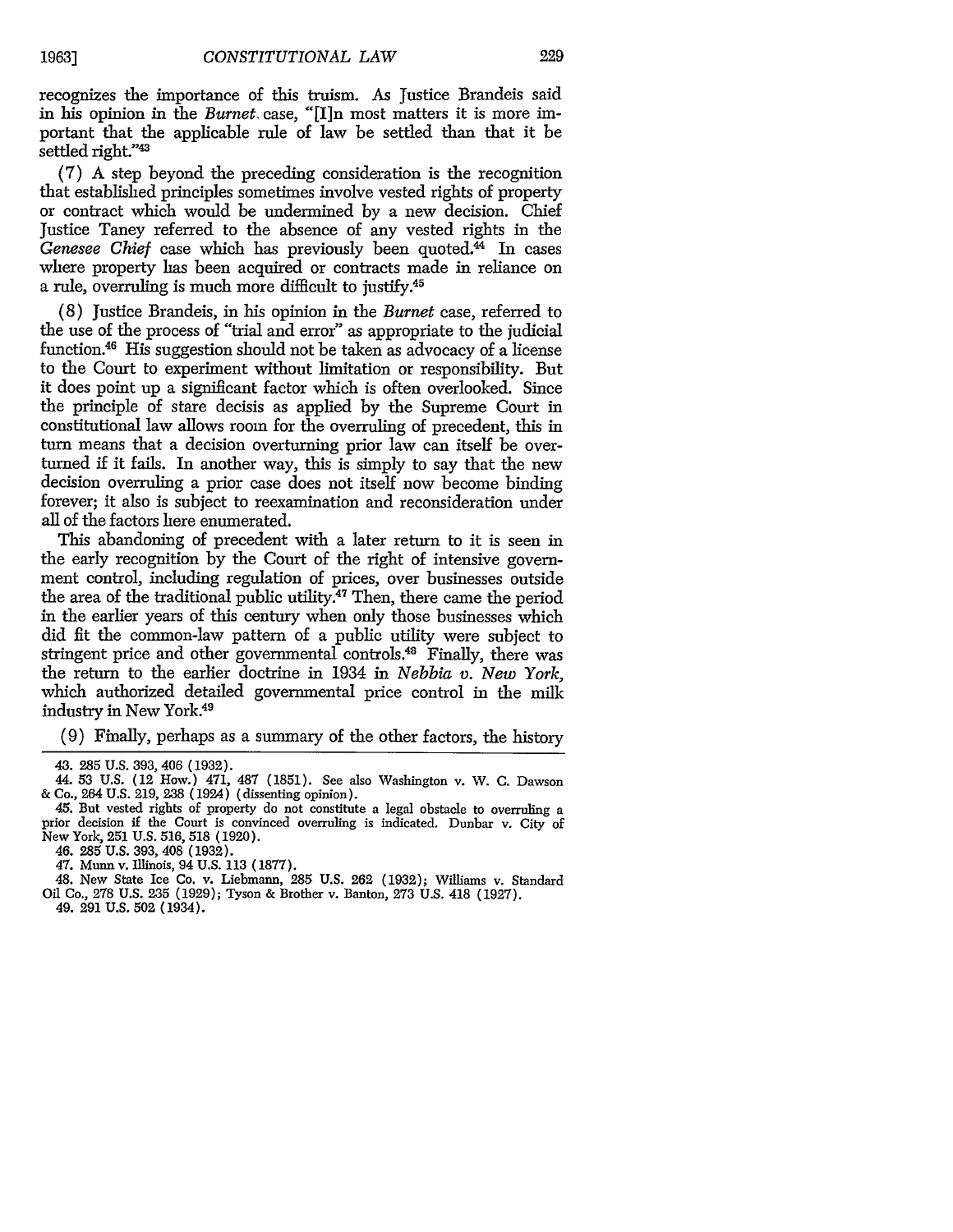of constitutional law shows a development in the direction of what can be called a striving toward the American ideals of liberty and justice for all. The clearest example of this is the historical evaluation of cases in the area of fair procedures as part of due process of law. A pattern of development over many years in the direction of greater protection of individual rights surely can be seen. This development is, of course, precisely the same kind as takes place in the common law itself. This is as it should be since due process of law is a common-law concept, and there never has been any indication that the framers of the Constitution felt they were freezing the concept into an unchangeable mold. A much more accurate interpretation of what is involved in a constitutional provision such as due process of law is that the framers intended to insure that the principle continue as part of the developing common law of this country and continue to be subject to the growth and vitality which characterized its development in Britain.

The extrinsic factors which are applicable to cases generally, rather than a particular case, are not as subject to separation. But perhaps three of them can be given sufficiently different emphasis to justify enumeration.

(1) Of obvious relevance, as is revealed by the entire theme of the evaluation of stability and change, is the history and tradition of the common law. The doctrine of stare decisis was not a doctrine which required the slavish following of precedent until long after the American common law had broken off from the British common law and was subject to its own development.<sup>50</sup> It was not until the end of the nineteenth century that the House of Lords in the *London Street Tramways* case took the firm position that it had to follow prior decisions.51 Also relevant is the fact that this British principle is not subject to the possibility of stultification of the law that a similar rule applied in the United States Supreme Court would create. Any legal principle in Britain is subject to change by legislation by the House of Commons; even British constitutional principles are subject to this statutory alteration.

Yet on the other side, while the doctrine of stare decisis does not require that precedents always be followed, it is inescapable that the history and tradition of the common law requires that earlier decisions normally will be followed. Good reason must be found to overrule them.52 This part of the history and tradition of the common law is every bit as important as the part which does allow the overruling

<sup>50.</sup> Radin, supra note 20, at 155.

<sup>51.</sup> London Street Tramways, Ltd. v. London County Council, [1898] A.C. 375.

<sup>52.</sup> CARDOZO, THE NATURE OF THE JUDICIAL PROCESS 149 (1921).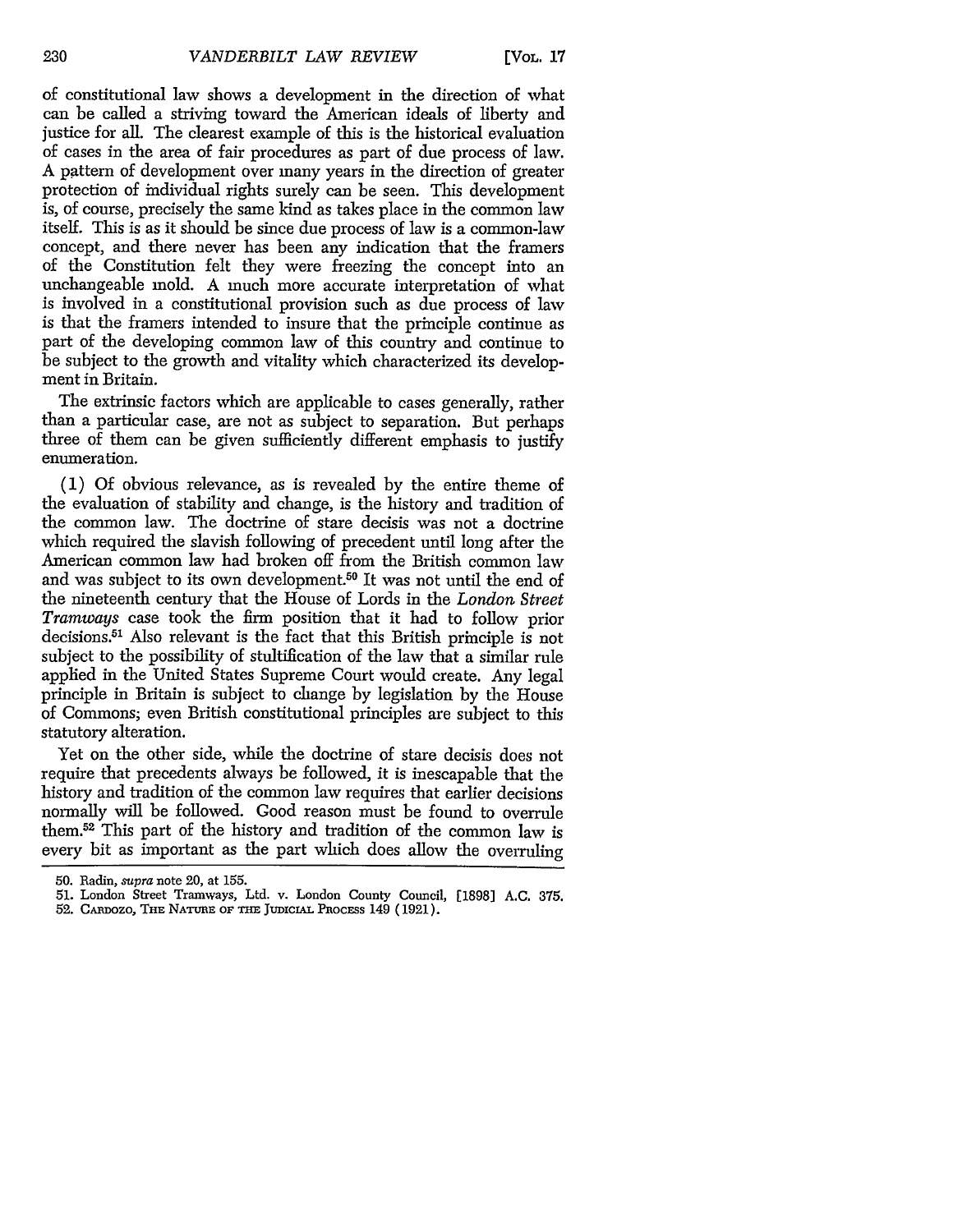of precedents when the Court is convinced that they must be overruled.

(2) Of the utmost importance in extrinsic considerations controlling the extent to which prior decisions shall be followed is the quality of the judges who are making the decisions. The point is obvious. A judge who is well trained in the American and common-law traditions, and who is objective and balanced in his approach to issues, obviously garners greater trust in making his decisions, which in the end must be so subjective.

The accepted power of courts to overrule decisions argues for continuing wisdom in selecting judges. Yet, the power to overrule can save us from the errors of the inadequate judge whom we are bound to get sometimes no matter how careful the selection.

(3) The pressures of public opinion and from the political branch of the government are inescapably and properly present. It has been said often enough that judges are human, and it would be tragic if they did not have the human qualities which make them susceptible to some extent to pressures from various sources. To a degree, but not completely, the judges should "follow the election returns," or they lose touch with the current mores of society. The balance which must be achieved by the judge in objectivity and yet in human compassion is one of those indefinable matters which can so often separate the better judge from the equally trained, talented, and able lawyer who is not able to function effectively in judicial robes.

As this enumeration is now completed, it becomes obvious that the considerations cannot in themselves yield "correct" answers. It can only be hoped that there has been here some isolation of various guideposts which can be more explicit than such general statements as "cases should be overruled when they are plainly in error," or that they should be overruled only for "cogent reasons."

II.

The issue of stability and change in constitutional law has been the subject of never-ending concern throughout our constitutional history, as is made clear from the materials briefly surveyed above. ,That this issue is at this time in one of its periods of most active ferment cannot be doubted. The current agitation over Supreme Court decisions has now extended for almost a decade, dating from. the school integration case, *Brown v. Board of Education*.<sup>53</sup> Proposed, legislation designed to curb the power of the Supreme Court has been taken seriously by the Congress.<sup>54</sup> Proposals for constitutional amend-

<sup>53. 347</sup> U.S. 483 (1954).

<sup>54.</sup> The Jenner Bill, S. 2646, 85th Cong., 2d Sess. (1958), would.have taken from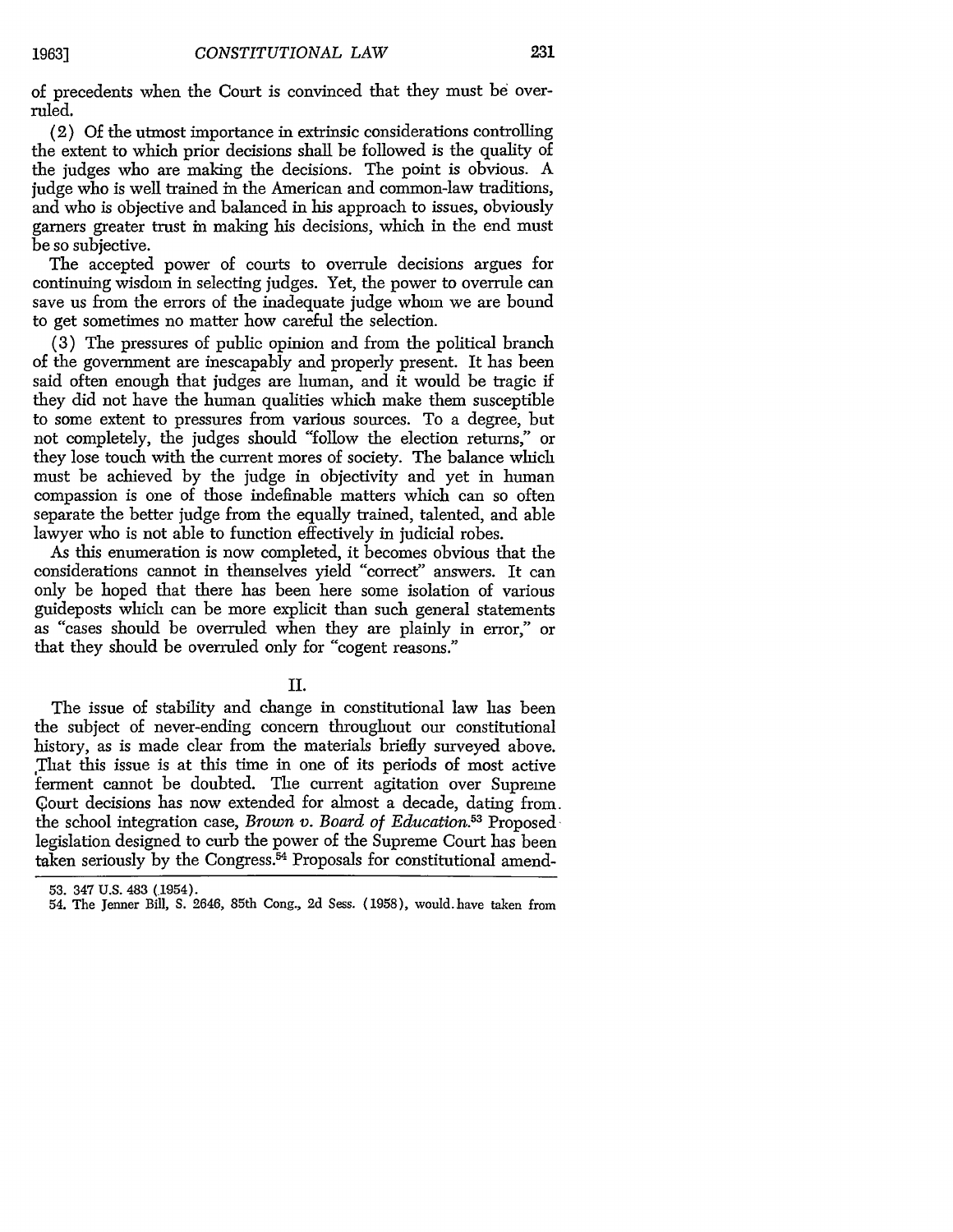ments are now pending, having been passed by a few states, which would completely alter the system of judicial review of legislation and change our constitutional system in some of its most fundamental aspects.55

There can be no complete analysis and evaluation of the current constitutional issues here. But the constitutional decisions which have brought about the current drive to remake our present constitutional structure can speak to us on the issue of the proper role of stability and change in constitutional law.

Decisions in four areas particularly have been subject to popular attack. In each of these four areas there has been at least some abandonment of precedent by the Court. In some instances, overruling has been precise and has been stated by the Court. In other instances, the alteration in constitutional law has been through the acceptable common-law device of distinguishing away precedents which are at least fairly close to controlling.

These four areas are: (1) the elimination of racial discrimination under equal protection of the laws, particularly the abandonment of the doctrine of "separate but equal" in the school integration and later decisions; (2) developments in procedural due process of law which have increased the protection of accused persons in criminal cases (it is only an incidental fact that some of the criminal cases have involved the prosecution of alleged subversives); (3) the application of the principle of separation of church and state in the banning of organized prayer and worship in public schools; and (4) the assumption by the Court of the power to insist that voting rights not be diluted by artificial and unrealistic legislative districting.

The first three of these categories of recent constitutional developments have a common core. In each instance, a minority individual or group is finding protection against the majority in the judicial enforcement of constitutional principles. The attack upon these decisions could be summarized overall by recognizing that they contain the implicit assertion that the Court has been too friendly to liberty. Yet, stating the nature of the attack in these words reveals in stark

the Supreme Court the jurisdiction to hear cases involving charges of subversion and involving the validity and application of the government's various personnel security programs.

<sup>55.</sup> The three proposed amendments emanate from the Council of State Governments. One would establish a Court of the Union to review judgments of the United States Supreme Court and to be made up of the chief justices of all the states. The second would abolish all federal power over legislative apportionment. The third alters the amending process of the Constitution to permit amendments to be enacted wholly by the states, without any national power of approval. See Black, *The Proposed Amendment of Article V: A Threatened Disaster,* **72** YALE L.J. 957 (1963). All three proposals have been officially disapproved by the American Bar Association. Editorial, *Amending the Constitution,* 49 A.B.AJ. **970** (1963).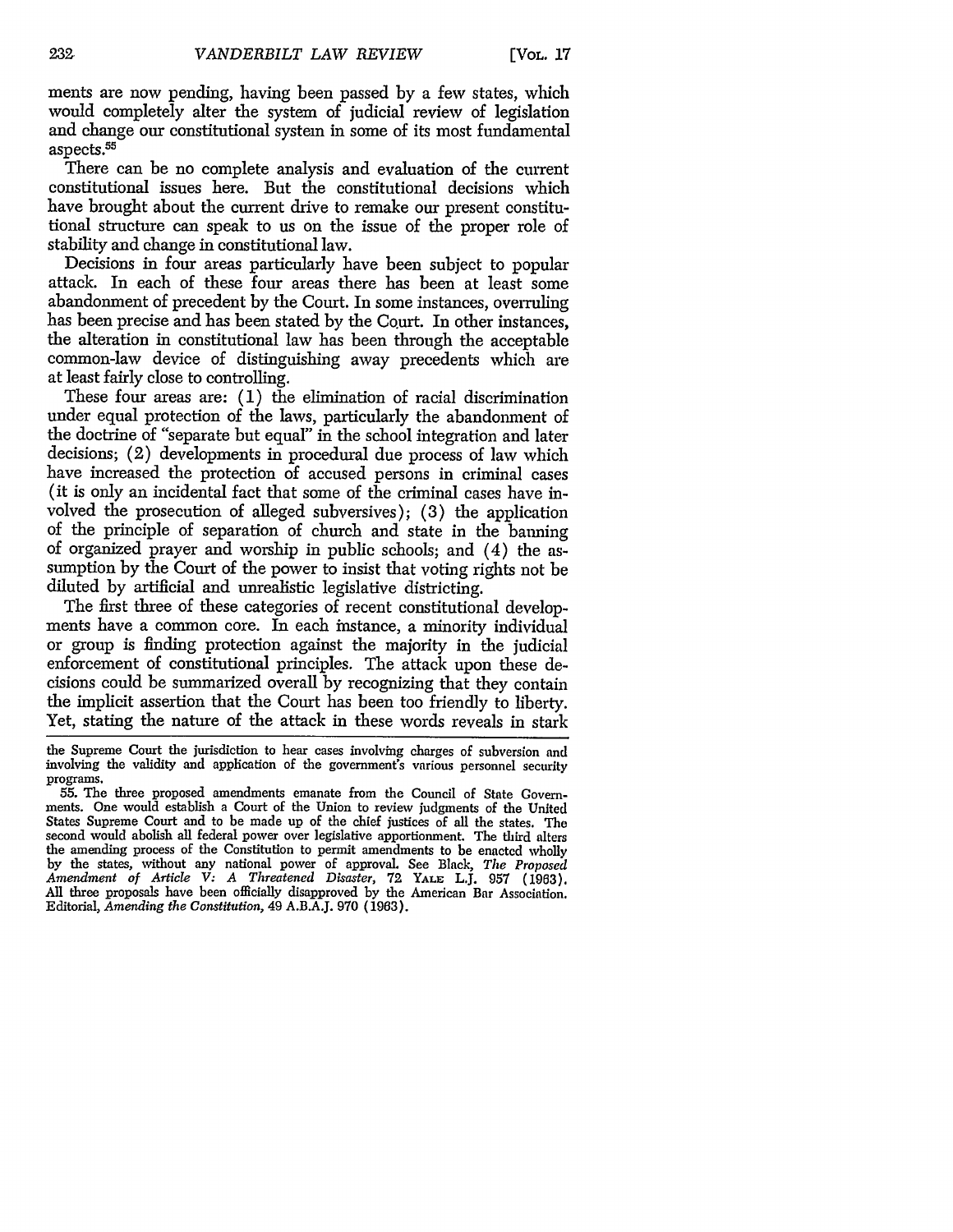fashion the doubtful underpinning of the criticism. The phrase commonly heard today, that "majorities have rights too," is inescapably correct. But the use of the phrase in context reveals that those who characterize the current issues in these terms may not be according proper strength to the traditional structures of American freedom. A pure and unlimited rule by the majority would be a dictatorship of the majority and could easily be as totalitarian and as authoritarian as any dictatorship. And every time a minority right is protected, the power of the majority to have its way is lessened. This is the inescapable nature of freedom.

Our Constitution is designed to insure that the rights of individuals and minorities shall not be subject to the dictatorship of the majority. This most fundamental of American principles was effectively stated by the Court in *West Virginia State Board of Education v. Barnette,* speaking through Justice Jackson:

The very purpose of a Bill of Rights was to withdraw certain subjects from the vicissitudes of political controversy, to place them beyond the reach of majorities and officials and to establish them as legal principles to be applied by the courts. One's right to life, liberty and property, to free speech, a free press, freedom of worship and assembly, and other fundamental rights, may not be submitted to vote; they depend on the outcome of no elections.56

While some recent decisions of the Court in these three areas may be subject to valid criticism, the overall mood of the times would appear to raise the question whether there is a dangerous press for conformity that does not show a sufficient tolerance of the rights of minorities, be they racial, religious, political, or even those individuals who have been accused of crimes.

In evaluating each of the three areas of decisions under discussion with respect to the stability-versus-change dilemma, pertinent considerations are revealed which justify the abandonment of prior constitutional doctrine.

It might be argued persuasively that the nation was not yet quite ready for the sweeping impact of the school integration decision and the others that have followed.<sup>57</sup> The reluctance to implement the decisions in many quarters and the turmoil which they have caused might give backing to this belief. Yet, on the other hand, was it not far too late in our national history to have had a Supreme Court

<sup>56. 319</sup> U.S. 624, 638 (1943).

<sup>57.</sup> Watson v. City of Memphis, 373 U.S. 526 (1963); Goss v. Board of Educ., 373 U.S. 683 (1963); Burton v. Wilmington Parking Authority, 365 U.S. 715 (1961); Boynton v. Virginia, 364 U.S. 454 (1960); Gayle v. Browder, 352 U.S. 903 (1956); Brown v. Board of Educ., 347 U.S. 483 (1954), *supplemental opinion,* 349 U.S. **294 (1955).**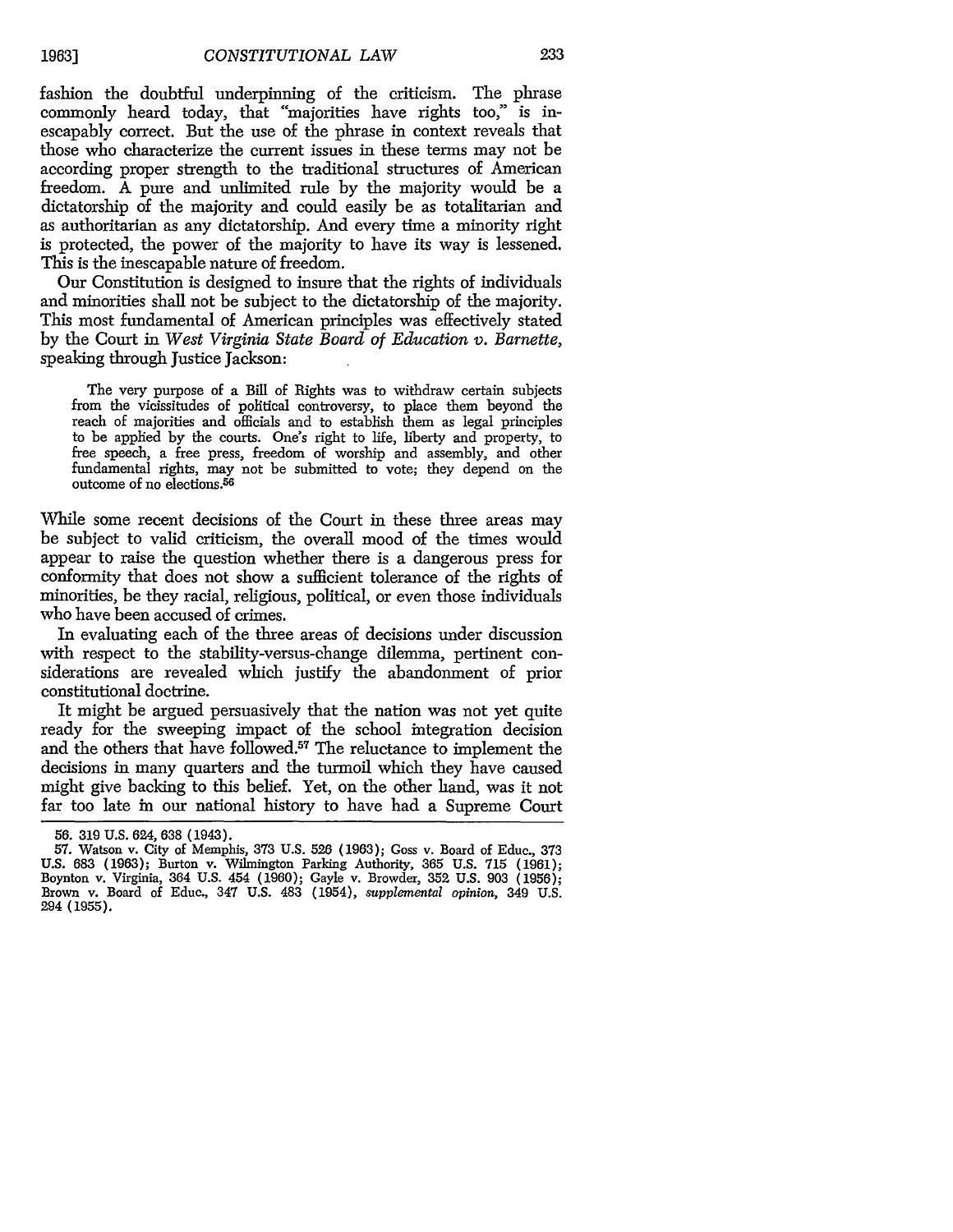decision reaffirming a doctrine of doubtful validity when it was created,<sup>58</sup> and one which does not comport with the aspirations of the American people as a whole, and of this nation as a leader of the nations of the world? The matter of timing is of the utmost importance in the development of the law. Yet the Court cannot exercise full control over its timing. The cases were before the Court and had to be decided. The fact that the dominant forces of the nation have accepted the decisions reveals that it was far too late in our national history and development to have reaffirmed the separate but equal principle, which was rapidly becoming outmoded.<sup>59</sup>

In the developments of procedural due process of law, the traditions of the common law would appear to demand changes designed to increase the protection of those accused of crimes. This has been the whole sweep of historical development in due process. Should an indigent, unpopular defendant, who cannot obtain a lawyer, be forced to go to trial in a serious criminal case and to attempt to defend himself without the aid of legal counsel?<sup>60</sup> The question would answer itself except for the realization that the right to counsel has been a developing one, and that at an earlier period we did force such persons to trial without the aid of counsel. But the fact that we used to do things another way would also justify trial by battle or by ordeal, or would justify all manner of failures to recognize other basic human rights which modem enlightenment can reveal.

The same observations may be made, for example, on the issue concerning the furnishing of a transcript to an indigent accused so that he may appeal his conviction.<sup>61</sup> Should the American people accept as fundamental a principle that an accused should be able to appeal his conviction only if he has the sizeable amount of money needed to buy

59. The short answer to the assertion that racially separate educational facilities could be acceptable was given by the Court in the Brown case when it said: "Separate educational facilities are inherently unequal." 347 U.S. at 495. Warning of such a holding had clearly been given in Sweatt v. Painter, 3 held that a newly-created Negro law school in Texas was not the equal of the University of Texas Law School. One of the grounds given by the Court for its holding was the advantage of going to a law school which had a distinguished group of alumni. How can a new school create an equal group of alumni? An analysis of the factors the Court relied upon in the *Sweatt* case reveals that they are largely inherent and are virtually impossible to duplicate.

61. Griffin v. Illinois, 351 U.S. 12 (1956).

<sup>58.</sup> The doctrine of "separate but equal," created in a case involving public transportation, Plessy v. Ferguson, 163 U.S. 537 (1896), was never applied by the Court to the ownership of property or place of residence. Shelley v. Kraemer, 334 U.S. 1 (1948); Buchanan v. Warley, 245 U.S. 60 (1917). Justice Harlan's dissenting opinion in Plessy v. Ferguson, *supra* at 552, takes its place alongside his famous dissent in the Civil Rights Cases, 109 U.S. **3,** 26 (1883), as a classic capturing of the spirit of the fourteenth amendment.

<sup>60.</sup> Gideon v. Wainwright, 372 U.S. 335 (1963).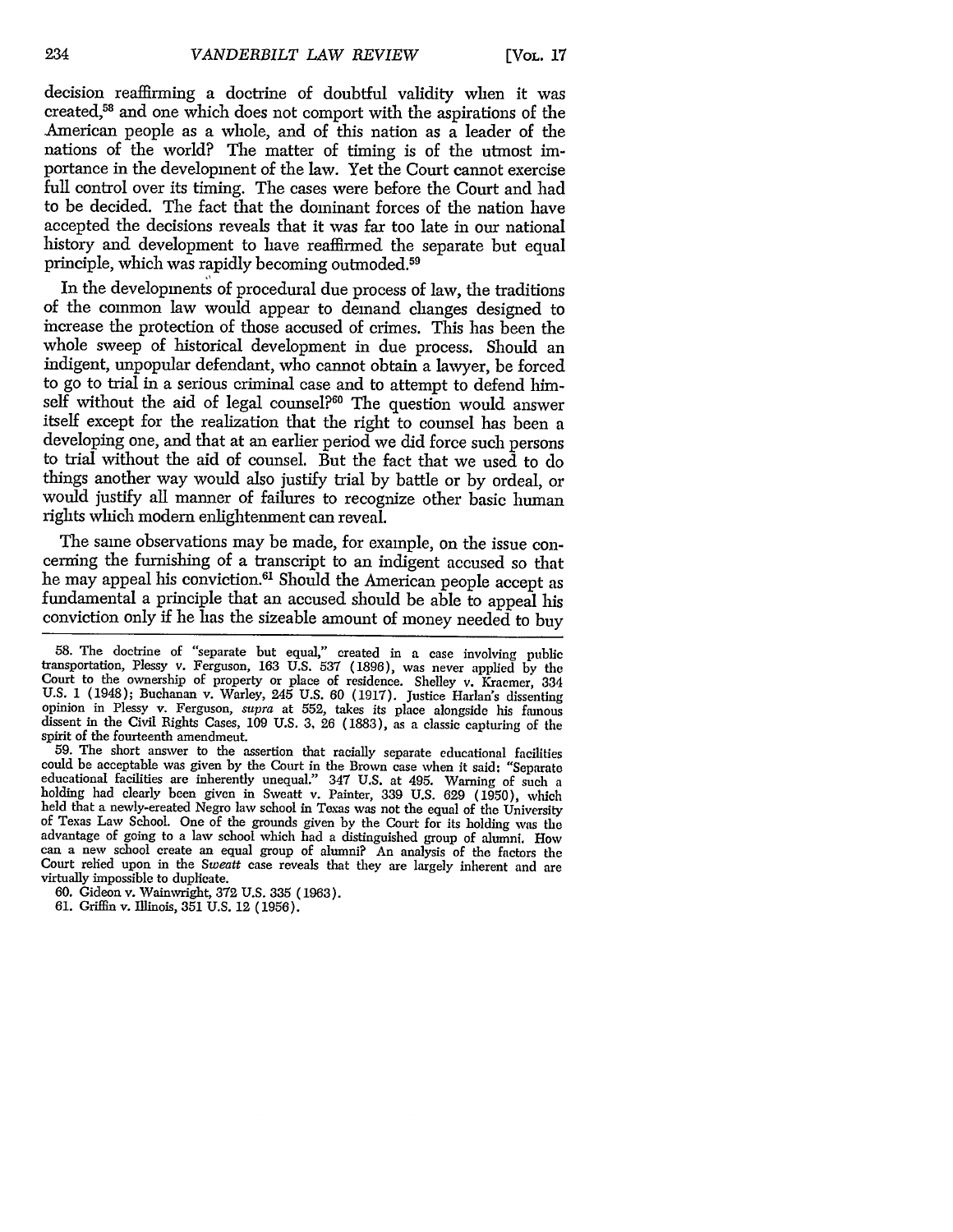a transcript and pay other costs? The mere statement of the question again seems to answer that the Constitution need not be found to step aside to allow justice so to be based upon financial ability. The only justification for the prior rule is the fact that we had not yet become sensitive to the need for the change. Of course, perfect equality can never be achieved in procedural due process of law. But when obvious inequality can be corrected with a burden which seems no higher than proper for the price of freedom, the tradition of the common law has always been to correct the disparities.

And the principle would seem to be equally applicable if the person accused is an alleged Communist or other subversive. The problems of due process were most prominent in the minds of the framers of the Bill of Rights. In a country dedicated to freedom, they can be no less prominent in the minds of those who administer criminal justice today. A danger equally serious to that of subversion is the adoption of totalitarian methods to combat totalitarianism.

In the matter of the elimination of organized worship and prayer in the public schools, we have less of a departure from prior decision, although the claim is made that the American tradition as a religious nation is being thwarted.<sup>62</sup> Actually, the use of the public schools for regular religious ceremony has been a recent development in the United States. Here we have nothing more than the Court reacting to this recent development in making an initial application of the constitutional principle against granting to religion an authoritative role in secular affairs. Here is more clearly an instance where the Court is attempting to play its established role of protecting the minorities from a forming and strengthening majority, where the issue is one of liberty.

The summary of the brief descriptions of these three areas of recent controversial constitutional decision reveals that the claim that the Court is abandoning prior constitutional law, that the Court is changing the meaning of the Constitution, actually is a form of objecting to the decisions on their merits. In each instance, the claim that the Court should not have changed prior law because the prior law had been settled would seem not to stand up to the established right of the Court to reconsider prior constitutional law, under the considerations briefly set forth above. In all of these areas, it would appear proper to say that there were factors which justified the Court in reexamining prior doctrine. The issue as to whether the law should

<sup>62.</sup> Abington School Dist. v. Schempp, 374 U.S. 203 (1963); Engel v. Vitale, 370 U.S. 421 (1962). It can be argued that Zorach v. Clauson, 343 U.S. 306 (1952), upholding a school released-time program for religious instruction, was prior contrary authority. While the recent cases may indicate a shift in the Court's approach, *Zorach* was readily distinguishable.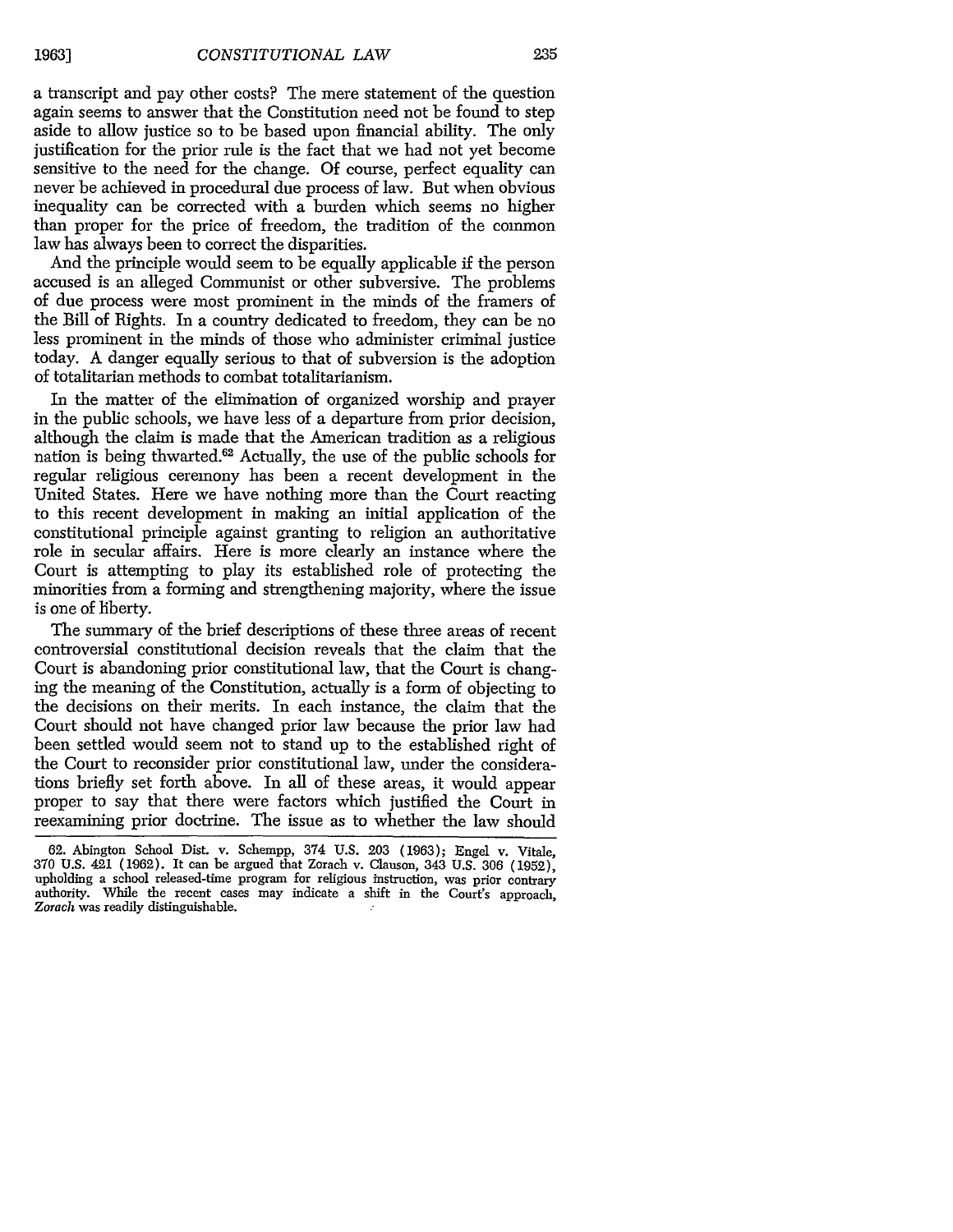have been changed when the doctrine was reexamined becomes, then, one of evaluation of the strength and acceptability of the particular decision. The point is that these decisions should be evaluated on their own merit rather than be made subject to the assertion that they are wrong because prior contrary authority existed in varying degrees.

This conclusion is not a surprising one. It is the nature of lawyers and judges, indeed of all critics, to insist upon the doctrine of stare decisis when the new decision is disapproved, but to ignore the principle of stare decisis when the new decision is favorable to one's point of view.<sup>63</sup> Perhaps the most obvious example of this human trait is to be found in the sweeping decision by the Supreme Court in 1938 in *Erie R.R. v. Tompkins*.<sup>64</sup> Here was a case that wiped out a ninety-six-year-old principle that federal courts apply a federal common law. This was unquestionably a constitutional rule of the utmost importance. Yet, when the ninety-six-year-old decision was reexamined by the Court and determined to be wrong (perhaps with less justification on change of circumstances than in some of the cases discussed above) the new decision became the guiding constitutional principle with little criticism. The issue rarely is whether the Court can properly change a constitutional principle. The issue almost always is whether the constitutional principle now adopted is as acceptable, in the eyes of the beholder, as the earlier principle now abandoned.

As to the fourth area of present controversial constitutional decision, that involving legislative redistricting, the nature of the cases differ, but similar principles apply. *Baker v. Carr<sup>65</sup>* and the cases on redistricting following it involve in the aggregate the protection of the rights of the majority from subversion by entrenched minorities. This fact seems to make rather surprising the attacks upon these decisions by the same groups that attack the other decisions of the Court. It would appear that the Court cannot satisfy anyone. It cannot protect minorities, but it also cannot protect the majority.

The recognition that rights of voting and political participation may be so weighted that individuals may be effectively eliminated as voters would seem simply in the stating to justify the Court's re-

64. 304 U.S. 64 (1938).

<sup>63.</sup> In dissenting in Smith v. Allwright, 321 U.S. 649, 666 (1944), Justice Roberts wrote a rather vituperative opinion scolding the Court for freely disregarding and overruling prior decisions. He said that constitutional adjudication was becoming like "a restricted railroad ticket, good for this day and train only." *Id.* at 669. Yet, twelve years earlier Justice Roberts had joined in Justice Brandeis' famous opinion in the *Burnet* case, 285 U.S. at 405, which constitutes the strongest justification in the Court's history for a power to overrule prior decisionsi

<sup>65. 369</sup> U.S. 186 (1962). *Cf.* Gray v. Sanders, 372 U.S. **368** (1963), holding invalid the Georgia county unit voting system.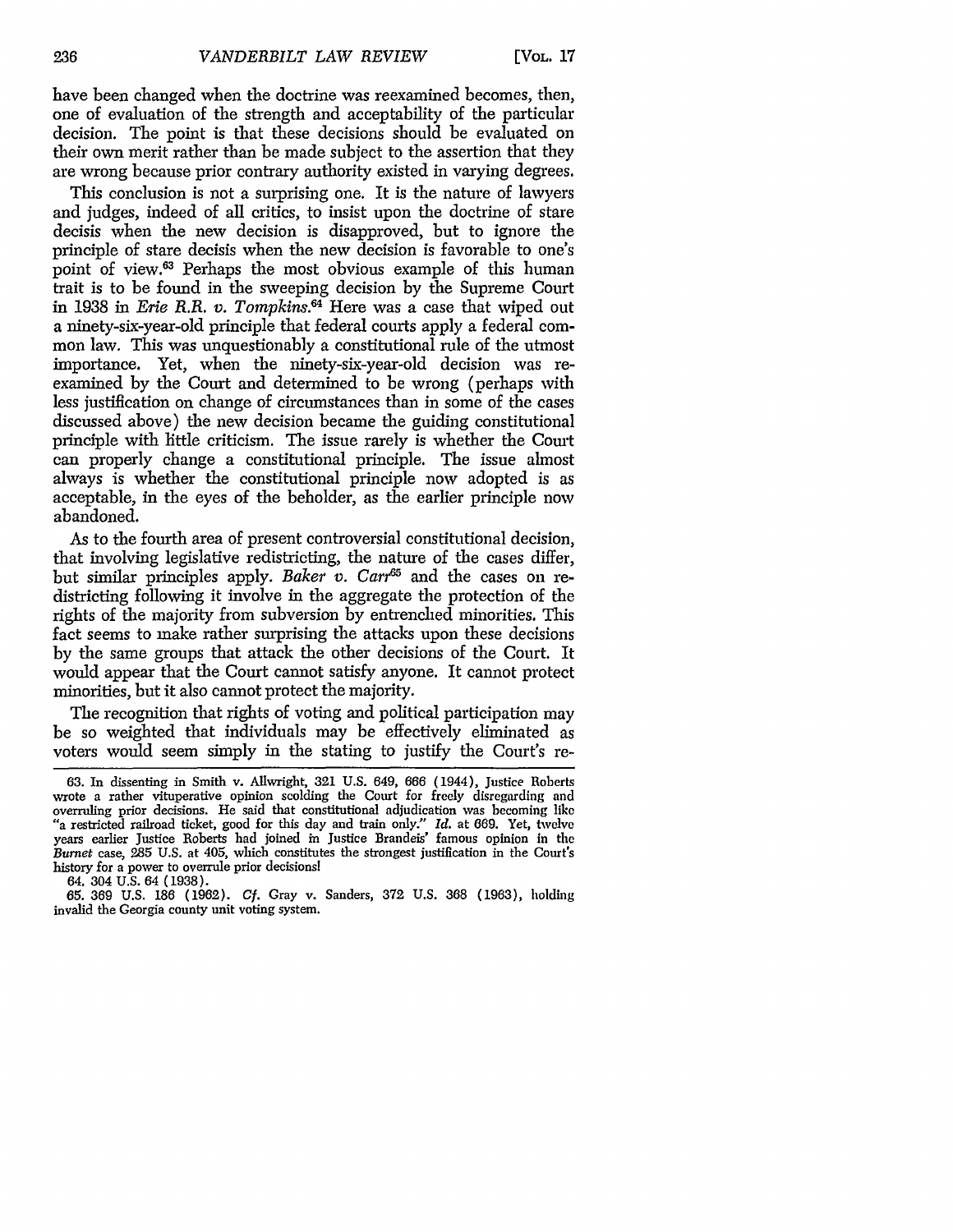examination of its prior reluctance to intrude. Nothing in the Constitution indicates in any way that the right to vote and have one's vote counted equally is not a right subject to protection through the judicial process. The Court's previous self-restraint in this area has been no more than a Court-created rule,<sup>66</sup> and again, one which did not imply that the Court had no concern. The Court's traditional protection of the right of racial minorities to vote reveals that it never wholly abdicated responsibility in the election arena.<sup>67</sup> Objection to the Court's intrusion in this area can be seen, again, as objection to the Court's undertaking to police this constitutional right rather than that the Court has changed a prior rule.

On the issue of the merits in all of these cases of recent controversy in constitutional litigation, reasonable men may differ. It is true that the rights of minorities can be overprotected. No complete equality can ever be achieved. But it can properly be observed that the issue is one of balancing the interests of the individual or the group against the interests of all. The balance is an intricate, delicate matter. In making this balance, it should be accepted that the American tradition is one of protecting the individual and the minority as far as can be done without precipitating serious dangers to the well-being of the nation and the people as a whole. Only by following this general principle can this nation avoid falling into the trap that has characterized totalitarian nations throughout all history. The protection of the rights of individuals and minorities against the will of the majority is the manifestation of liberty. It is the characteristic of American freedom.

So it is that the issue of stability and change in constitutional law usually resolves itself into the policy question whether the law can be improved by change rather than into the question whether there is or should be a right in the courts to make a change by overruling prior authority. There are many safeguards built into the structure which protect us from the abuse of the right to alter constitutional law by court decision. The successful working of these safeguards over approximately a century and three-quarters of American constitutional history reveals their efficacy. In nearly all instances the issue should be joined not on the right of the Court to overrule but on the merits of the decision made.

It is not the constitution-amending power that plays the major role in the American system in resolving the dilemma of stability and change in constitutional law. It is the Supreme Court. And this is not

<sup>66.</sup> South v. Peters, 339 U.S. **276** (1950); Colegrove v. Green, 328 U.S. 549 (1946).

<sup>67.</sup> Terry v. Adams, 345 U.S. 461 (1953); Smith v. Allwright, 321 U.S. 649 (1944); Nixon v. Condon, **286** U.S. 73 (1932); Nixon v. Herndon, **273** U.S. 536 (1927).